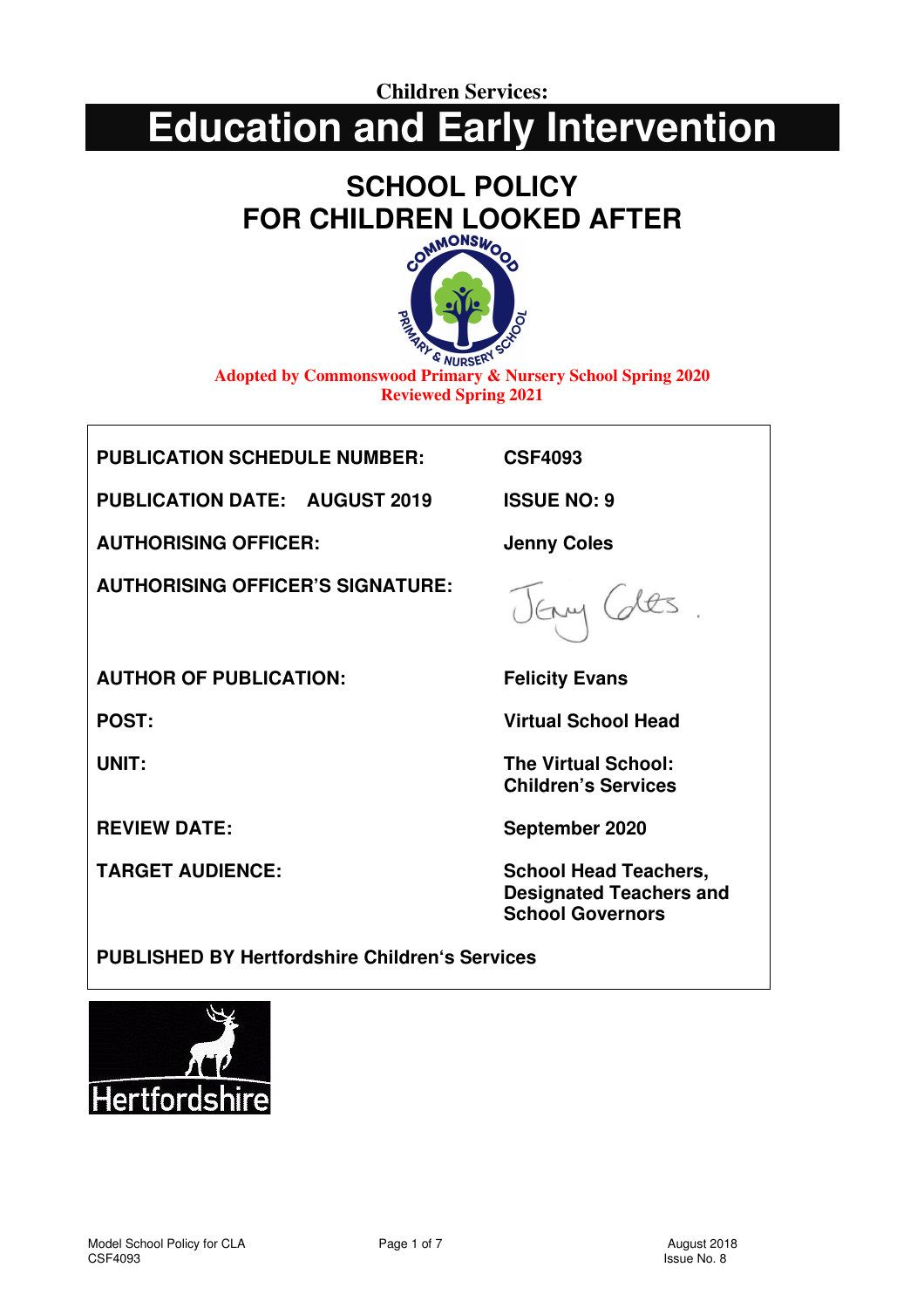### **School Policy for the Education of Children Looked After (CLA) by Hertfordshire and Previously Looked After Children (PLA)**



#### **Policy Objective:**

To promote the educational achievement and welfare of Children Looked After (CLA) and Children Previously Looked After (PLA) on the roll of this school

#### **Name of the Designated Teacher for CLA and PLA**

Mrs Seymour – Headteacher

#### **Name of the Designated School Governor for CLA and PLA**

Julie Noakes (Chair of Governors)

At Commonswood Primary & Nursery School we will ensure that children looked after(CLA) and children previously looked after (PLA) have access to excellent educational provision and are prioritised for additional support through school-based interventions to achieve as well as possible, in accordance with the '*DfE Designated teacher for lookedafter and previously looked-after children Statutory guidance for local-authority-maintained schools carrying out duties for looked-after and previously looked-after children. 28th February 2018.* 

We recognise that our school plays a vital role in providing a stable base for CLA and in promoting their academic, social and emotional development. We promote whole school staff training in their specific needs, so that all adults at this school are sensitive to the barriers to learning that CLA experience and feel able to support the children discretely and confidentially, as needs arise. We understand the need to work in a 'relationshipbased' way so that children looked after and previously looked after feel valued and a part of our school community.

Our aim is to champion the needs of CLA to ensure they make rapid educational and social progress during their period in care on the roll of this school.

#### **Our Aims for CLA:**

- to provide a safe and secure environment where educational progress and stability is always central to the planning and all adults understand the specific needs of CLA and PLA
- to narrow the gap between the attainment of CLA and PLA and their peers, ensuring **accelerated** and **rapid** progress
- that they benefit from school-based interventions, even if they do not meet the criteria for that intervention *(DfE Designated teacher for looked-after and previously looked-after children Statutory guidance for local-authority-maintained schools carrying out duties for looked-after and previously looked-after children. 28th February 2018)* and to use the allocated Pupil Premium *Plus* (PP+) to ensure effective impact
- for all CLA to have at least termly Personal Education Planning (ePEP) meetings each academic year and for the joint planning and quality first teaching to have measurable impact on each child's learning on a daily basis, *(DfE Designated*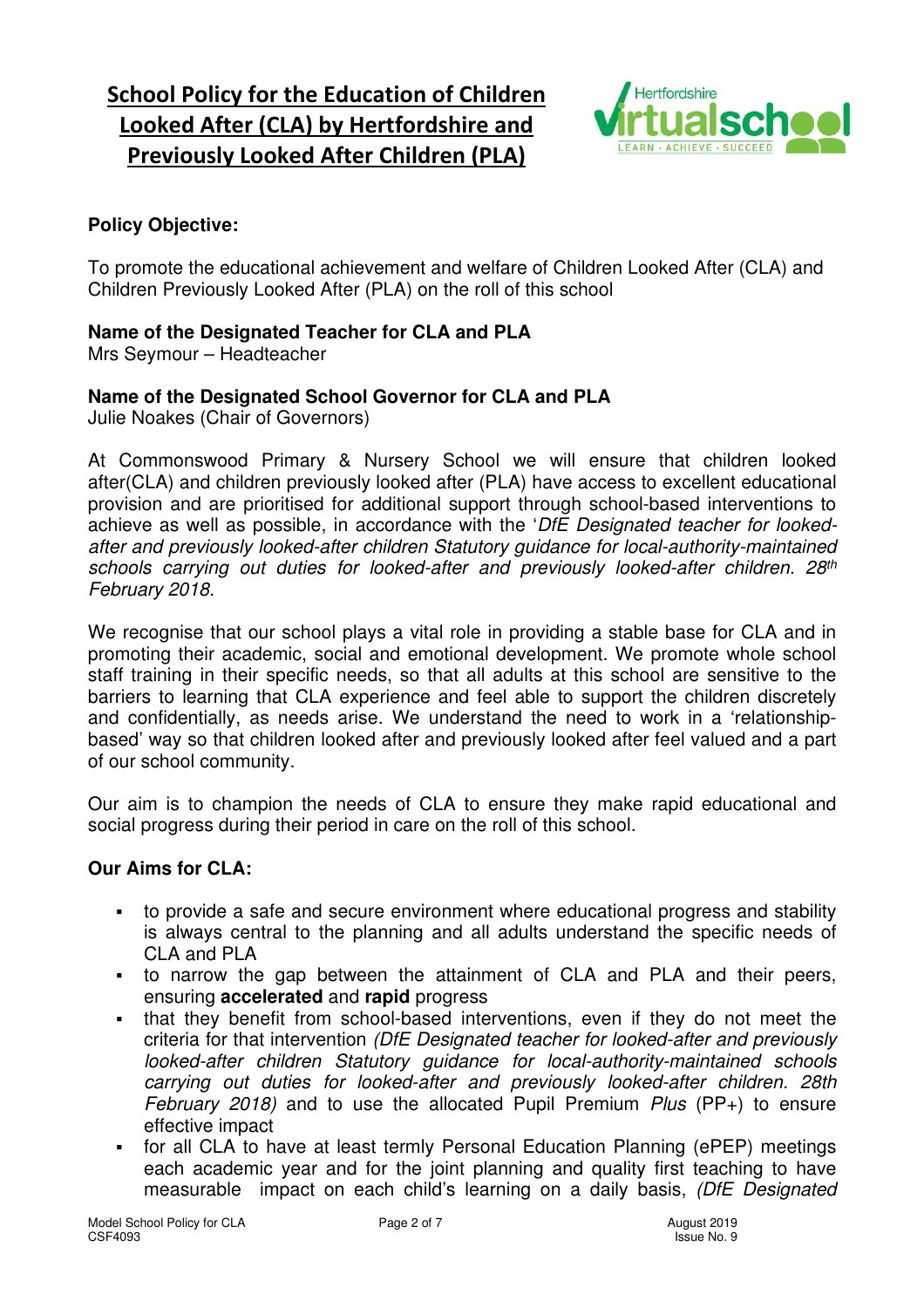*teacher for looked-after and previously looked-after children Statutory guidance for local-authority-maintained schools carrying out duties for looked-after and previously looked-after children. 28th February 2018)* 

- for all adults to provide sensitive, child-led support, adopting a relation-ship based approach and with at least one key adult with whom the child or young person has a trusted relationship and who will act as an advocate for them and take a special interest in their progress in all school activities.
- that school systems facilitate discrete support, that includes a strong relationship between schools' staff, carers and children looked after on roll.
- CLA will be advantaged within school policies and procedures, with their needs explicitly considered and provided for *(DfE Designated teacher for looked-after and previously looked-after children Statutory guidance for local-authority-maintained schools carrying out duties for looked-after and previously looked-after children. 28th February 2018.)*
- Our Behaviour Policy maintains clear boundaries and expectations about behaviour but we understand that not all behaviour is a matter of choice. We will not enforce sanctions that shame and ostracise children looked after from their peers, school, community or family. In this school we seek to create an inclusive and positive school ethos for every pupil.
- Links to other relevant school policies that reference CLA and PLA may be found here http://www.commonswood.herts.sch.uk/ Statutory Information
- CLA and PLA and their families will feel part of the school community; they will be actively welcomed, involved and engaged into this school community *(DfE Designated teacher for looked-after and previously looked-after children Statutory guidance for local-authority-maintained schools carrying out duties for looked-after and previously looked-after children. 28th February 2018).*

#### **Educational Planning for Children Looked After**

#### **Personal Education Plans (ePEP) and CLA Self Evaluation Forms (CLASEF):**

The school will ensure that every CLA on roll has a Personal Education Planning (ePEP) meeting that is reviewed termly, within the statutory care planning framework, and in collaboration with the social worker, carer and other relevant professionals. In any one school year there will be at least 3 PEP meetings for each CLA, The school will complete the all sections of the CLASEF to share our plan for improvement and development in school for disadvantaged children and also to inform the Hertfordshire Virtual School of the school's policy and practice, to account for the efficient and effective spend of the PP+ funding and to inform the school Governing Body as the annual report.

#### **Roles and Responsibilities:**

**The Headteacher and Governing Body** are committed to promoting improved educational life chances for CLA and PLA. They will ensure that the Designated Teacher for Children Looked After has qualified teacher status, appropriate seniority in the leadership team and time and experience to fulfil this statutory role and have at least 2 days per year training to remain fully informed. They will monitor the role of the Designated Teacher to ensure that all CLA and PLA make accelerated and rapid progress and that the whole school staff receive appropriate training.

Model School Policy for CLA **Page 3 of 7** August 2019 CSF4093 Issue No. 9 The Designated Teacher for Children Looked After and Children Previously Looked After in 2020/2021 is Mrs Seymour she is a qualified teacher, and will promote improved educational life chances for CLA and PLA by: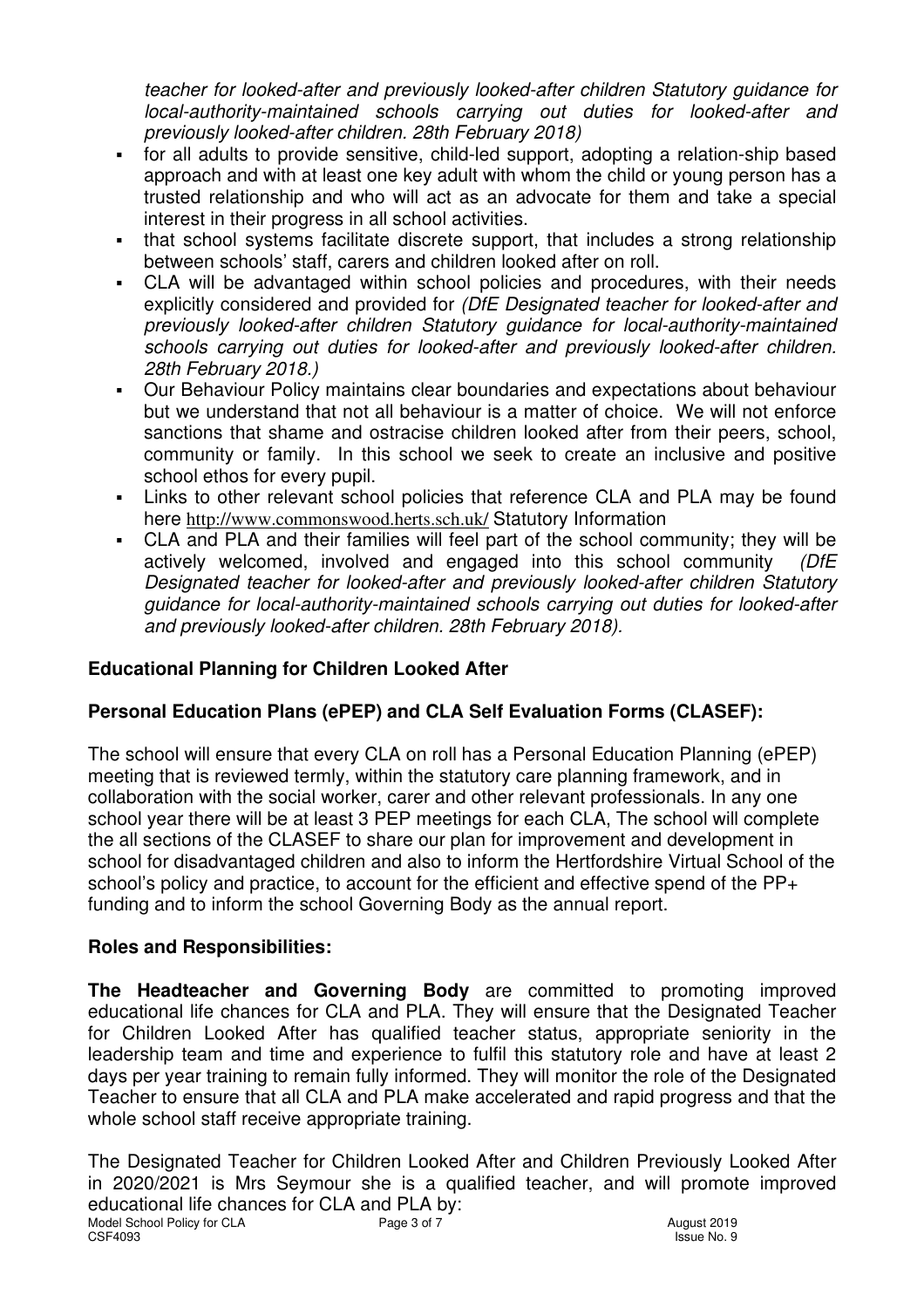- ensuring that the CLA or PLA has access to quality first teaching
- tracking the progress of CLA and PLA across the curriculum using data, teacher reports and book looks
- ensuring that the  $PP+$  is used effectively and efficiently
- performing a coordinating role with school staff and outside agencies
- ensuring effective communication with the school's assigned Education Adviser from the Virtual School
- developing expertise in the field of CLA, including attachment theory, and trauma informed practice
- delivering the Virtual School training:' An introduction to Attachment Aware and Trauma-informed Practice' to the whole school;
- providing and attending training and offering advice to the whole school staff
- promoting a school culture which is supportive, relationship-based and has high expectations for CLA and PLA
- regularly reporting to the Head and Governing Body on the attainment of CLA and PLA and school resource and staff training needs for working with this group
- prioritising CLA for school-based additional support, even when the young person does not meet the criteria *(DfE Designated teacher for looked-after and previously looked-after children Statutory guidance for local-authority-maintained schools carrying out duties for looked-after and previously looked-after children. 28th February 2018).*
- ensuring that CLA and PLA are not overlooked for positions of student responsibility within the school because of their care status
- completing the annual Strength and Difficulties Questionnaire (SDQ) of each CLA as requested, to inform their annual CLA health review.

**All staff** will promote improved educational life chances for CLA and PLA by:

- reading this 'school policy' for CLA
- attending relevant training, including the Virtual School toolkit training on 'Attachment Aware and Trauma Informed practice' (to be found on the Virtual School website: www.hertfordshire.gov.uk/virtualschool)
- providing accurate information and data when asked by the Designated Teacher
- referring to the Designated Teacher for advice
- playing their part in creating an attachment and trauma–informed 'CLA-friendly' culture and securing rapid progress for CLA by ensuring that they benefit from any additional school-based support available

#### **Attendance:**

**School attendance procedures** reflect the specific needs of CLA and PLA to ensure good school attendance. Where there is a concern about attendance or punctuality the school will contact the carer, social worker and other professionals including the Virtual School, as an early intervention, as outlined in our attendance policy.

#### **Admissions/ Transitions:**

#### **School procedures to support CLA during admission and transition include:**

• prioritising CLA and PLA at the point of admission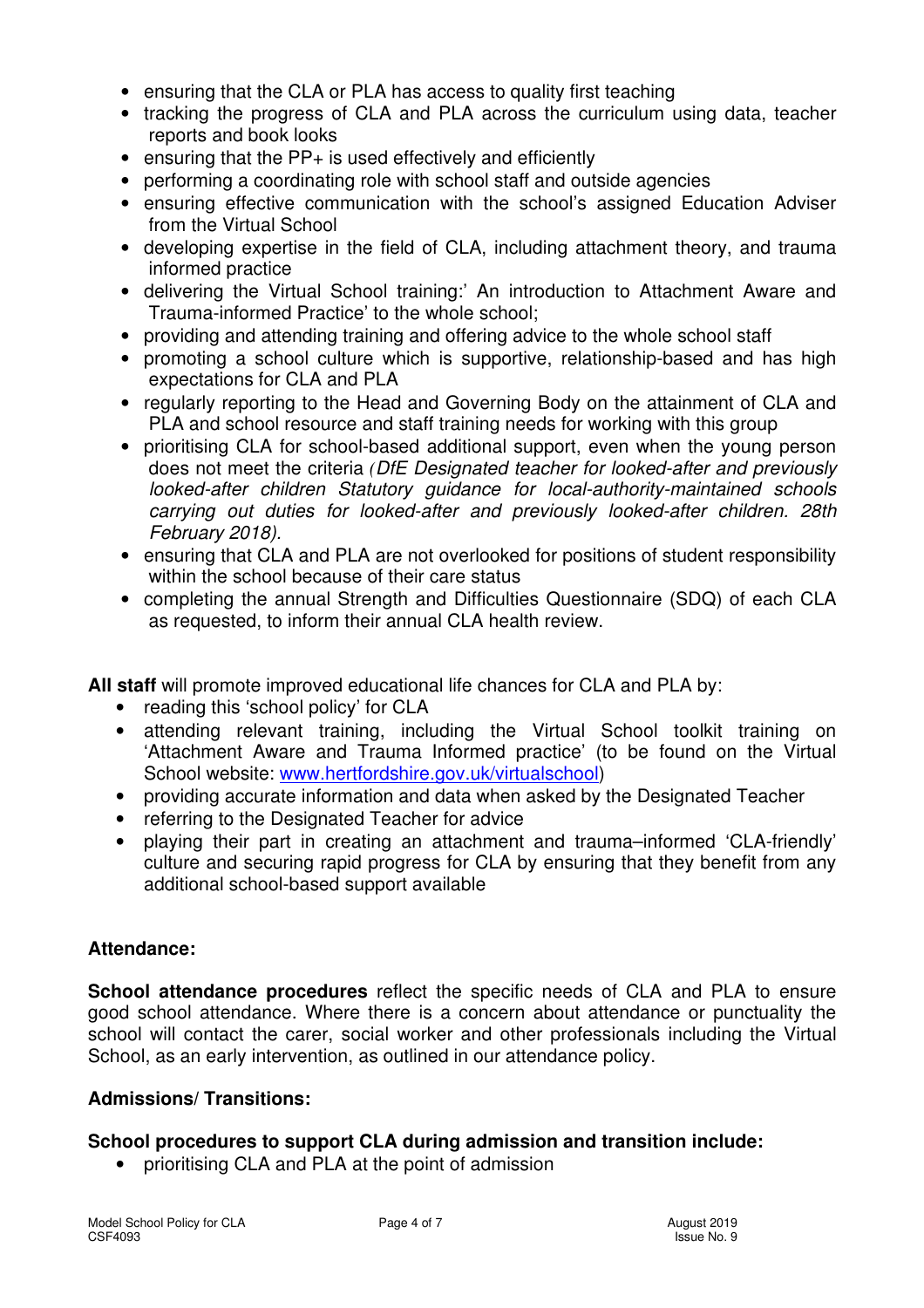- the swift transfer of information between schools that may include school visits and at times of transition, teaching at the previous school
- early identification of staff mentor and peer buddy
- additional support and planning for CLA and PLA at times of transition
- structured activities to 'say goodbye', in recognition of the impact of broken attachments and loss

#### **Additional Educational Needs:**

#### **All staff will work creatively to secure accelerated and rapid progress for CLA and PLA with additional educational needs by:**

- having high expectations
- ensuring that they are prioritised for additional school-based support, even if they do not meet the criteria *(in line with the DfE Designated teacher for looked-after and previously looked-after children Statutory guidance for local-authority-maintained schools carrying out duties for looked-after and previously looked-after children. 28th February 2018).*
- ensuring that planning is coordinated, appropriate interventions identified and teaching to the plan is systematic; ensuring that any work undertaken by nonteaching staff has teacher over-sight *(in line with the Lamb Report, Dec '09)*
- ensuring that progress is regularly monitored and reviewed, against the targets set as agreed in the termly Virtual School visit, ePEP and CLASEF

#### **Special Educational Needs:**

#### **All staff will work creatively to secure accelerated and rapid progress for CLA who have special educational needs by:**

- having high expectation of progress each academic year *(in line with the expectation set out in the ePEP and CLA-SEF)*
- ensuring that they are accessing school-based targeted support which is 'additional to and different from' the universal and additional needs provision *(in line with the SEN Code of Practice)*
- ensuring that all plans are coordinated, appropriate interventions identified, and teaching to the plan is systematic
- ensuring that progress is regularly monitored and reviewed, in line with the SEN Code of Practice
- ensuring that any work undertaken by non-teaching staff has teacher over-sight
- that with the school SENCO the EHCP review is held in a timely way with all relevant professionals invited and their views obtained.

#### **Safeguarding:**

**School staff will be vigilant for any safeguarding issues which can impact particularly on CLA by:** familiarising themselves with the '*School Policy Guidance for Children in Care'* and following the school's child protection policy and the '*DfE: Keeping Children Safe in Education' (All staff)*, if there are any safeguarding concerns. https://www.gov.uk/government/publications/keeping-children-safe-in-education--2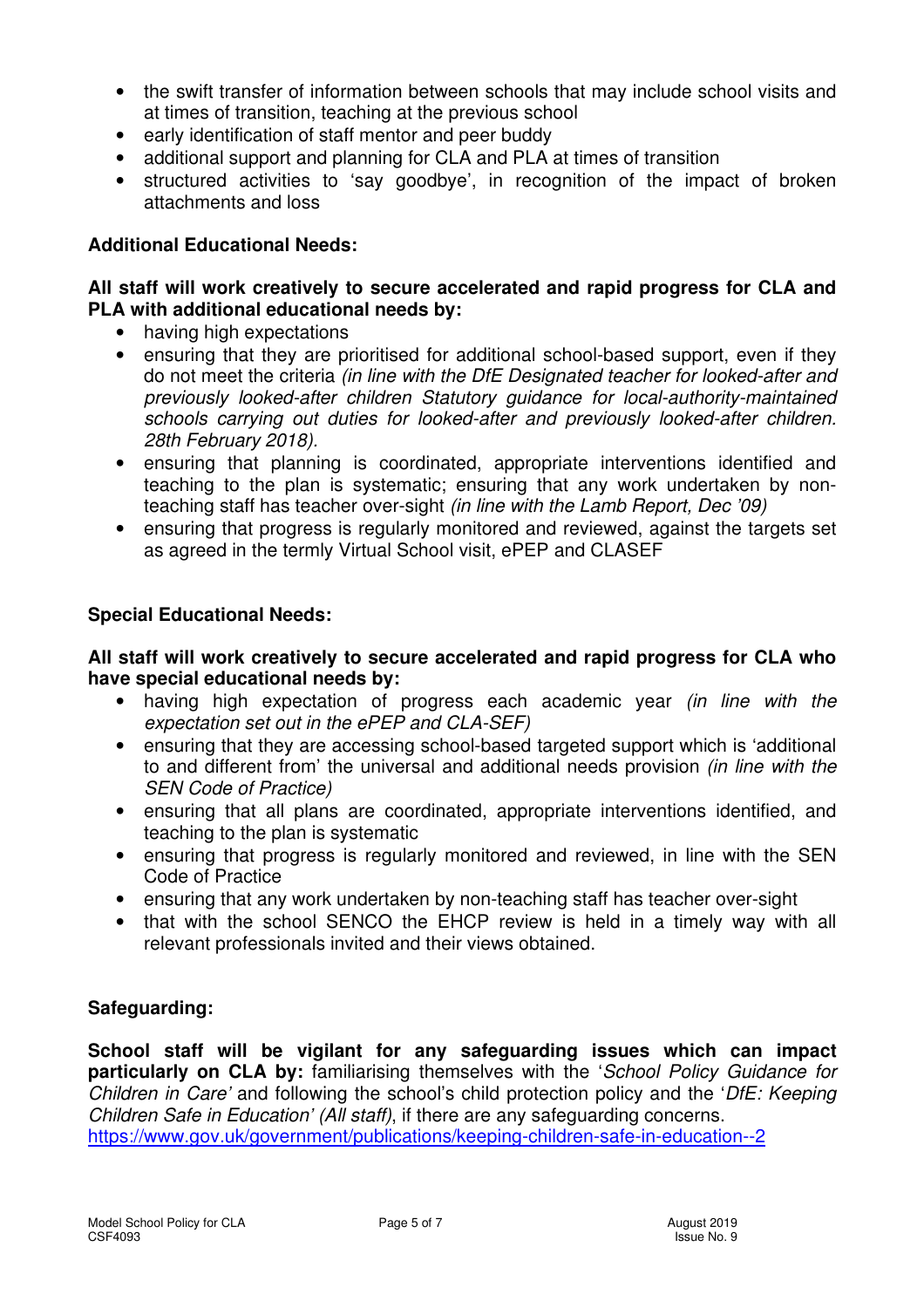#### **Alternative Provision:**

**We will make every effort to ensure that any arrangements for provision alternative to daily attendance at school will be:** 

- a plan that will retain the CLA on the roll of the school or clarify in writing which educational establishment will be responsible for essential reporting and accountable for the PP+
- an agreed part of the overall ePEP for the student
- full time (25 hours) or contribute to full time attendance and be of high quality
- meet the educational needs of the CLA or PLA
- will provide the opportunity to make rapid progress in the course of study provided by the setting
- will be monitored regularly and that ePEPs will include the school and the alternative provider

#### **Exclusion:**

- We have reviewed the school behaviour policy Summer Term 2019 in line with the statutory guidance published in February 2018 (DfE Designated teacher *for lookedafter and previously looked-after children Statutory guidance for local-authoritymaintained schools carrying out duties for looked-after and previously looked-after children. 28th February 2018)***.**
- We will make every effort to avoid excluding a CLA, in recognition of the increased risk this poses in terms of them quickly disengaging from the school, due to their early experience of broken attachments and loss. Before acting, we will discuss the rationale for exclusion with the assigned Education Adviser from the Virtual School.
- If there is no option other than exclusion, then we will make every attempt to reduce the number of days of the exclusion.
- We will use the following methods to avoid excluding a child looked after or previously looked after:
	- o Family Support Worker;
	- o Nurture/Trauma training;
	- o Therapeutic Services
	- o Links with Virtual School
	- o Advisory Support from Virtual School
	- o External Agencies Support
	- o Step On Herts Training
	- o Any specific Special Needs Training
	- o Adult Support
- School procedures are in place to reduce the risk of exclusion of CLA and PLA. CLA and PLA with special educational needs should have exclusion as a behaviour management action as a last possible resort (*Regulation 4(1)(c) of the Equalities Act 2010 which means that a head teacher could only lawfully exclude a child for a reason relating to their disability, even a disability that results in the child having a tendency to physical abuse, if reasonable adjustments have been made)*.